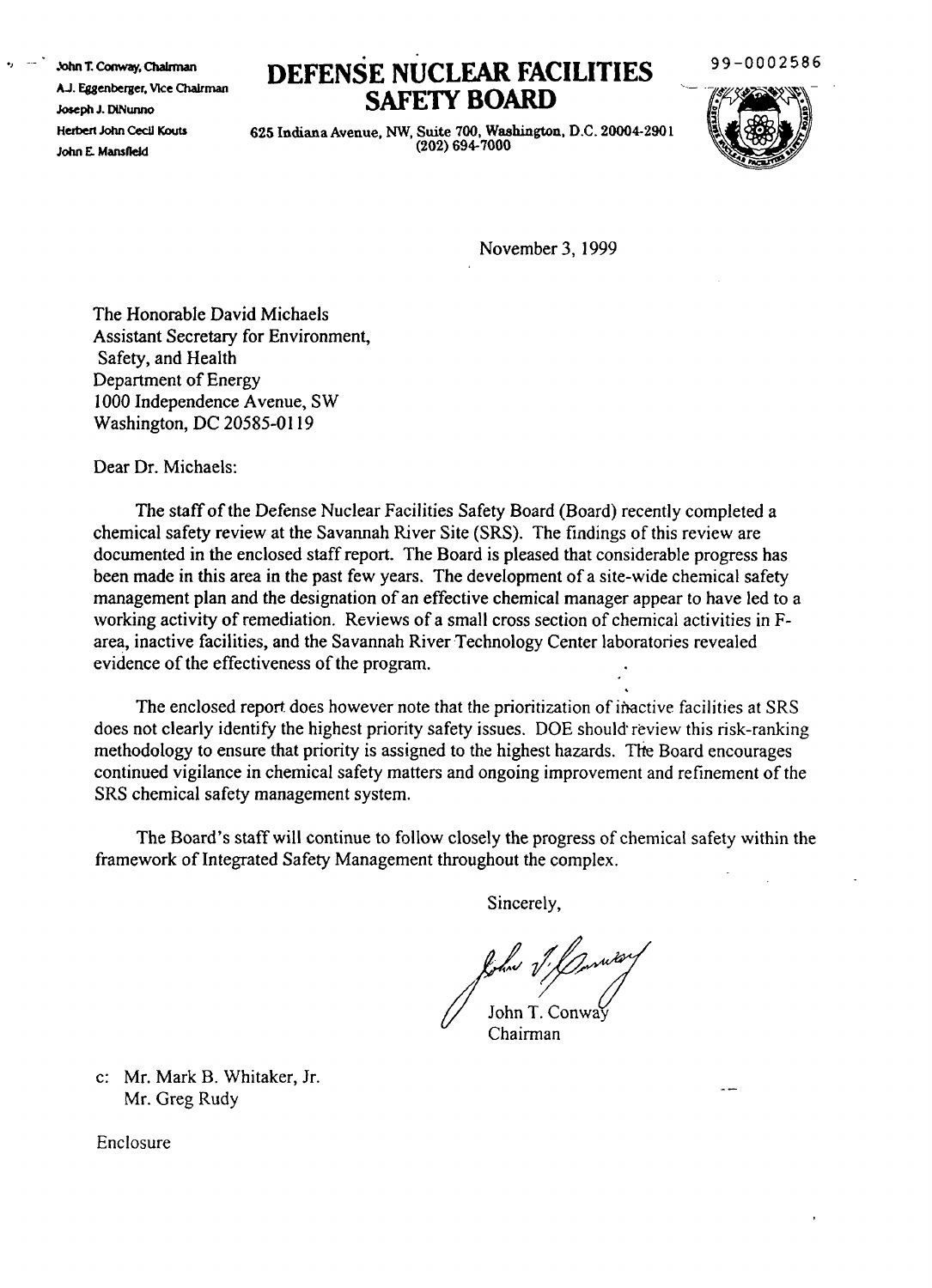## DEFENSE NUCLEAR FACILITIES SAFETY BOARD

## **Staff Issue Report**

August 30, 1999

| <b>MEMORANDUM FOR:</b> | G. W. Cunningham, Technical Director<br>J. K. Fortenberry, Deputy Technical Director |
|------------------------|--------------------------------------------------------------------------------------|
| <b>COPIES:</b>         | <b>Board Members</b>                                                                 |
| <b>FROM:</b>           | W. Von Holle                                                                         |
| <b>SUBJECT:</b>        | Chemical Safety Review at Savannah River Site                                        |

This memorandum documents an issue reviewed by the staff of the Defense Nuclear Facilities Safety Board (Board) during a trip to the Savannah River Site (SRS) on August 17-18, 1999.

Background. This trip was part of a cross-cutting review of chemical safety throughout the Department of Energy (DOE) complex. Hanford and the Oak Ridge Y-12 Plant were visited previously, and video conferences were held with representatives of the Rocky Flats Environmental Technology Site and SRS.

Among the major sites with bulk chemicals and legacy facilities reviewed, SRS was found to have the best chemical safety program. The following are highlights from the SRS review.

SRS has a sound chemical safety program. The SRS safety management team is in place, with an effective chemical manager and a draft management plan. This situation represents a vast improvement since the first review conducted by the Board's staff, when no such manager or plan existed. The manager is in charge of the Chemical Commodity Management Center, which is the clearinghouse for all chemical safety issues at SRS. He has a good working relationship with all elements of contractor management and DOE oversight. SRS has complied with the Secretary of Energy's initiatives regarding characterization and understanding of tank vessels following the 1997 Hanford tank explosion. According to the SRS contractor and DOE, no open issues remain. It may be worthwhile for DOE to distribute the valuable lessons learned from these SRS efforts throughout the complex, perhaps by participation in the Center for Chemical Process Safety.

Chemical safety within the Nuclear Material Stabilization and Storage Division was reviewed. Management of operational and storage safety appeared effective. Safety issues noted in the staff's earlier reviews had been closed, including remaining chemical vulnerabilities from the 1994 DOE study and findings from the Facility Evaluation Board. A tour of the F-Area outside facilities revealed clean and orderly storage of several hazardous chemicals.